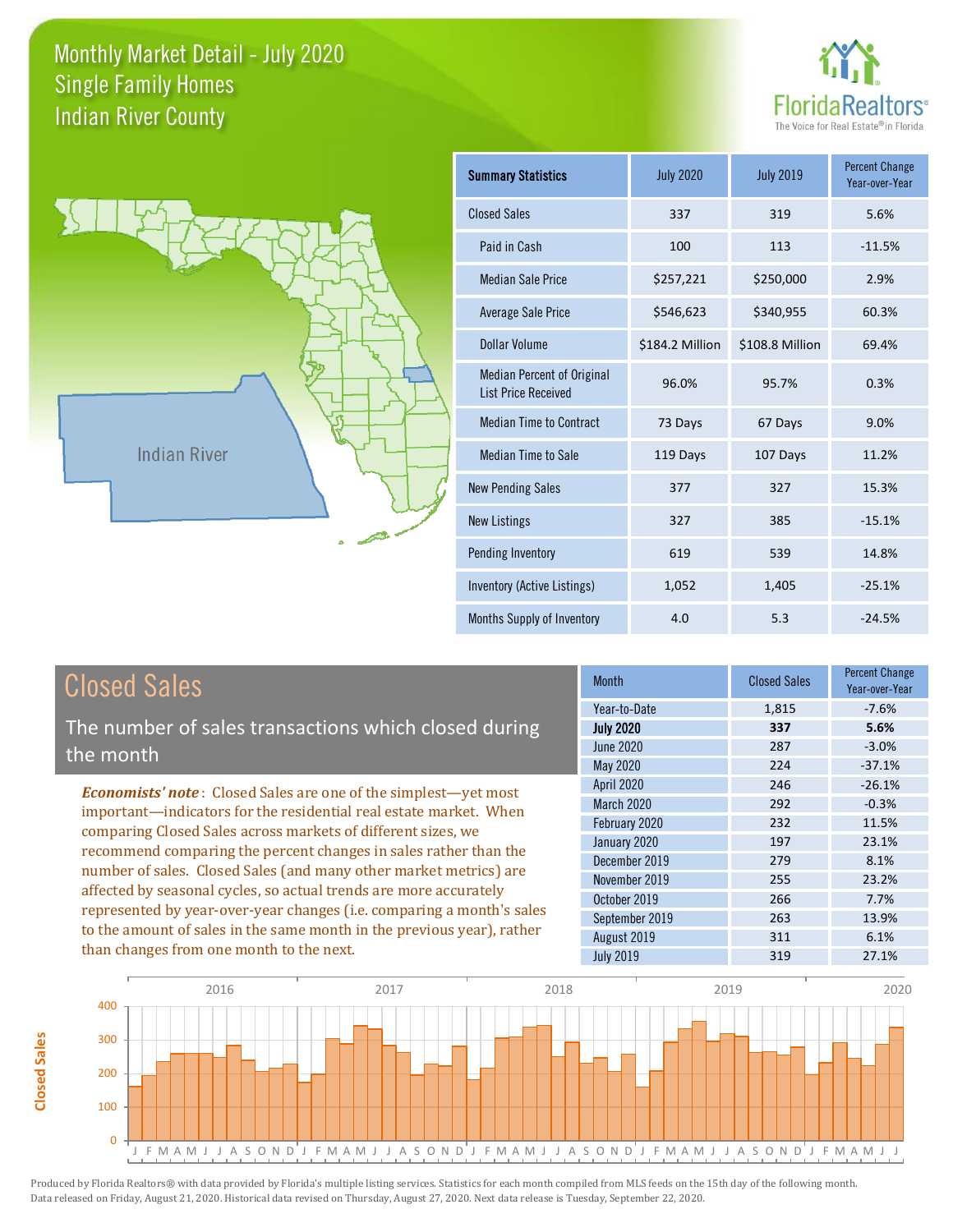this statistic should be interpreted with care.



85 34.9%

| Cash Sales                                                                      | <b>Month</b>      | <b>Cash Sales</b> | <b>Percent Change</b><br>Year-over-Year |
|---------------------------------------------------------------------------------|-------------------|-------------------|-----------------------------------------|
|                                                                                 | Year-to-Date      | 647               | $-14.4%$                                |
| The number of Closed Sales during the month in which                            | <b>July 2020</b>  | 100               | $-11.5%$                                |
| buyers exclusively paid in cash                                                 | <b>June 2020</b>  | 94                | $-3.1%$                                 |
|                                                                                 | May 2020          | 70                | $-48.5%$                                |
|                                                                                 | <b>April 2020</b> | 85                | $-38.4%$                                |
|                                                                                 | <b>March 2020</b> | 118               | 1.7%                                    |
| <b>Economists' note</b> : Cash Sales can be a useful indicator of the extent to | February 2020     | 101               | 12.2%                                   |
| which investors are participating in the market. Why? Investors are             | January 2020      | 79                | 19.7%                                   |
| far more likely to have the funds to purchase a home available up front,        | December 2019     | 100               | 5.3%                                    |
| whereas the typical homebuyer requires a mortgage or some other                 | November 2019     | 91                | 9.6%                                    |
| form of financing. There are, of course, many possible exceptions, so           | October 2019      | 101               | 8.6%                                    |

September 2019



## Cash Sales as a Percentage of Closed Sales

The percentage of Closed Sales during the month which were Cash Sales

*Economists' note* : This statistic is simply another way of viewing Cash Sales. The remaining percentages of Closed Sales (i.e. those not paid fully in cash) each month involved some sort of financing, such as mortgages, owner/seller financing, assumed loans, etc.

| <b>Month</b>     | <b>Percent of Closed</b><br>Sales Paid in Cash | <b>Percent Change</b><br>Year-over-Year |
|------------------|------------------------------------------------|-----------------------------------------|
| Year-to-Date     | 35.6%                                          | $-7.5%$                                 |
| <b>July 2020</b> | 29.7%                                          | $-16.1%$                                |
| <b>June 2020</b> | 32.8%                                          | 0.0%                                    |
| <b>May 2020</b>  | 31.3%                                          | $-18.1%$                                |
| April 2020       | 34.6%                                          | $-16.4%$                                |
| March 2020       | 40.4%                                          | 2.0%                                    |
| February 2020    | 43.5%                                          | 0.5%                                    |
| January 2020     | 40.1%                                          | $-2.9%$                                 |
| December 2019    | 35.8%                                          | $-2.7%$                                 |
| November 2019    | 35.7%                                          | $-11.0%$                                |
| October 2019     | 38.0%                                          | 0.8%                                    |
| September 2019   | 32.3%                                          | 18.3%                                   |
| August 2019      | 38.6%                                          | 3.8%                                    |
| <b>July 2019</b> | 35.4%                                          | $-8.3%$                                 |

August 2019 120 120 10.1%

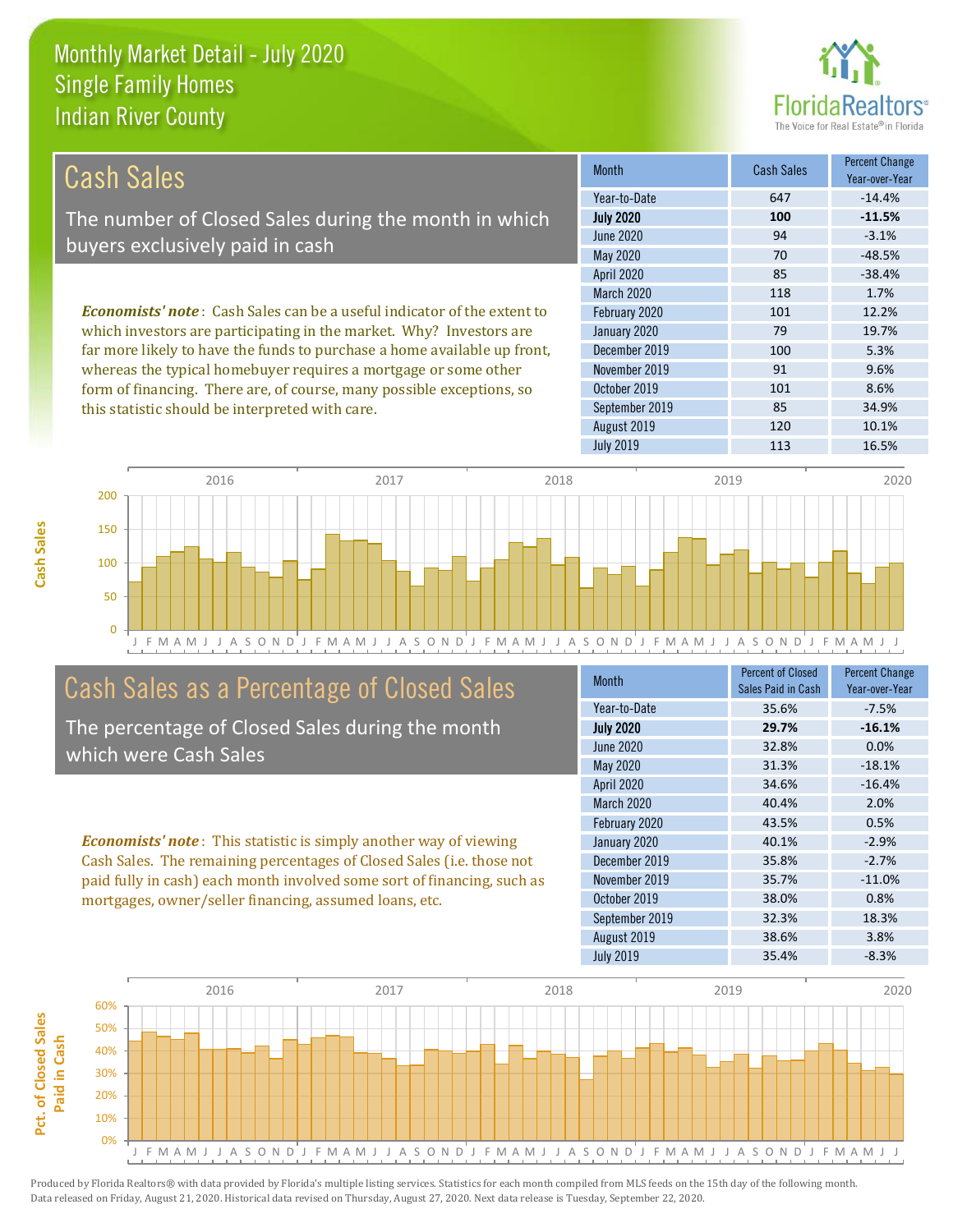

#### *Economists' note* : Median Sale Price is our preferred summary statistic for price activity because, unlike Average Sale Price, Median Sale Price is not sensitive to high sale prices for small numbers of homes that may not be characteristic of the market area. Keep in mind that median price trends over time are not always solely caused by changes in the general value of local real estate. Median sale price only Median Sale Price The median sale price reported for the month (i.e. 50% of sales were above and 50% of sales were below)

reflects the values of the homes that *sold* each month, and the mix of the types of homes that sell can change over time.

| <b>Month</b>     | <b>Median Sale Price</b> | <b>Percent Change</b><br>Year-over-Year |
|------------------|--------------------------|-----------------------------------------|
| Year-to-Date     | \$260,000                | 4.3%                                    |
| <b>July 2020</b> | \$257,221                | 2.9%                                    |
| <b>June 2020</b> | \$265,000                | 6.0%                                    |
| <b>May 2020</b>  | \$267,500                | 2.3%                                    |
| April 2020       | \$267,000                | 4.7%                                    |
| March 2020       | \$267,500                | 7.6%                                    |
| February 2020    | \$259,950                | 6.1%                                    |
| January 2020     | \$240,000                | 3.4%                                    |
| December 2019    | \$266,500                | 9.9%                                    |
| November 2019    | \$249,335                | 3.9%                                    |
| October 2019     | \$246,687                | 4.9%                                    |
| September 2019   | \$255,000                | 6.3%                                    |
| August 2019      | \$245,000                | 0.0%                                    |
| <b>July 2019</b> | \$250,000                | 8.6%                                    |



## Average Sale Price

The average sale price reported for the month (i.e. total sales in dollars divided by the number of sales)

*Economists' note* : Usually, we prefer Median Sale Price over Average Sale Price as a summary statistic for home prices. However, Average Sale Price does have its uses—particularly when it is analyzed alongside the Median Sale Price. For one, the relative difference between the two statistics can provide some insight into the market for higher-end homes in an area.

| <b>Month</b>     | <b>Average Sale Price</b> | <b>Percent Change</b><br>Year-over-Year |
|------------------|---------------------------|-----------------------------------------|
| Year-to-Date     | \$429,400                 | 17.3%                                   |
| <b>July 2020</b> | \$546,623                 | 60.3%                                   |
| <b>June 2020</b> | \$355,729                 | $-2.0%$                                 |
| <b>May 2020</b>  | \$371,338                 | $-4.2%$                                 |
| April 2020       | \$412,348                 | 8.8%                                    |
| March 2020       | \$435,756                 | 20.4%                                   |
| February 2020    | \$385,431                 | 10.7%                                   |
| January 2020     | \$465,870                 | 22.9%                                   |
| December 2019    | \$395,848                 | 5.2%                                    |
| November 2019    | \$364,316                 | 12.2%                                   |
| October 2019     | \$324,883                 | 4.6%                                    |
| September 2019   | \$327,775                 | 7.6%                                    |
| August 2019      | \$306,862                 | $-3.8%$                                 |
| <b>July 2019</b> | \$340,955                 | 1.6%                                    |

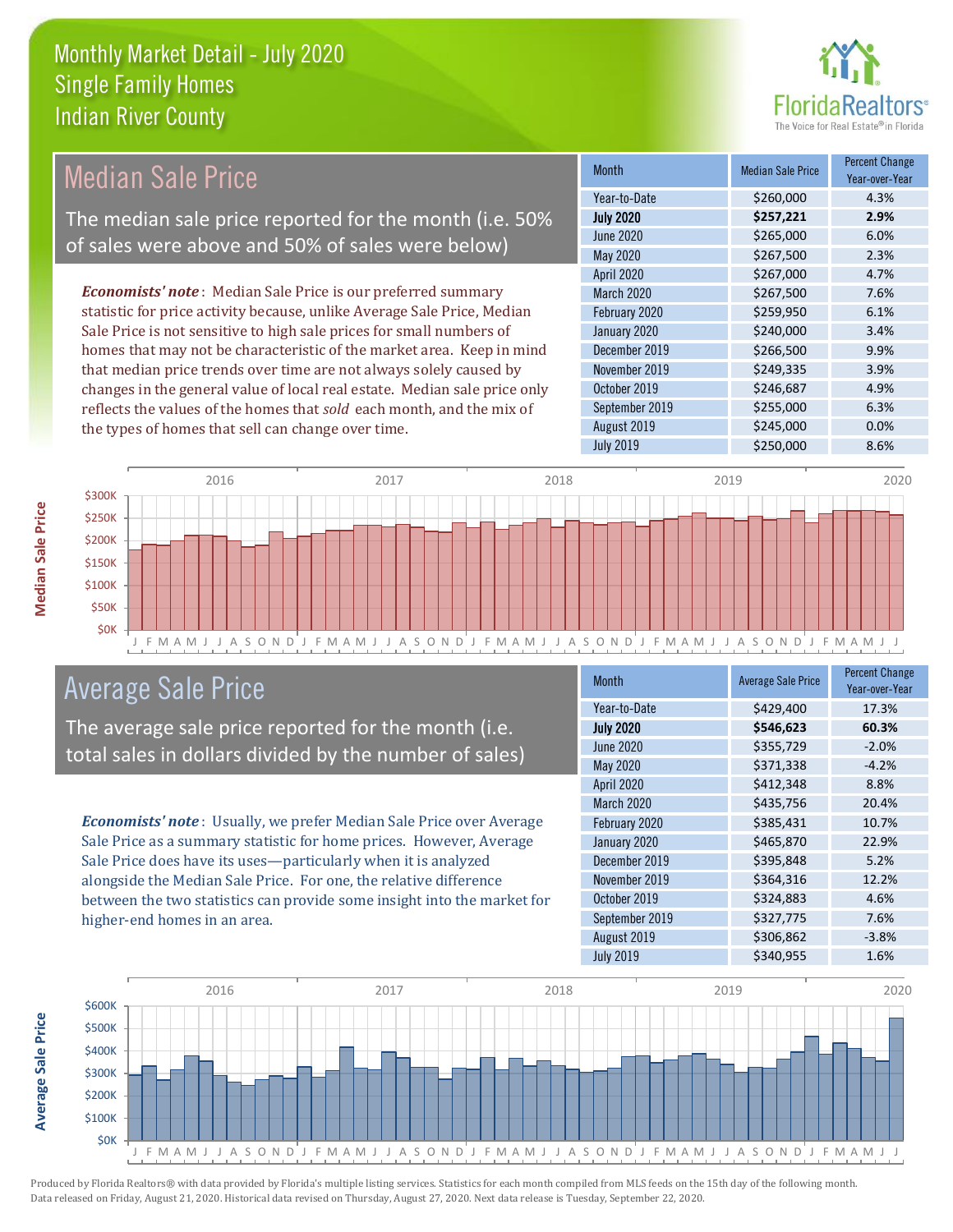

## **Ollar Volume**

The sum of the sale prices for all sales which closed during the month

*Economists' note* : Dollar Volume is simply the sum of all sale prices in a given time period, and can quickly be calculated by multiplying Closed Sales by Average Sale Price. It is a strong indicator of the health of the real estate industry in a market, and is of particular interest to real estate professionals, investors, analysts, and government agencies. Potential home sellers and home buyers, on the other hand, will likely be better served by paying attention to trends in the two components of Dollar Volume (i.e. sales and prices) individually.

| <b>Month</b>      | Dollar Volume   | <b>Percent Change</b><br>Year-over-Year |
|-------------------|-----------------|-----------------------------------------|
| Year-to-Date      | \$779.4 Million | 8.3%                                    |
| <b>July 2020</b>  | \$184.2 Million | 69.4%                                   |
| <b>June 2020</b>  | \$102.1 Million | $-5.0%$                                 |
| May 2020          | \$83.2 Million  | $-39.7%$                                |
| <b>April 2020</b> | \$101.4 Million | $-19.6%$                                |
| <b>March 2020</b> | \$127.2 Million | 20.0%                                   |
| February 2020     | \$89.4 Million  | 23.5%                                   |
| January 2020      | \$91.8 Million  | 51.3%                                   |
| December 2019     | \$110.4 Million | 13.8%                                   |
| November 2019     | \$92.9 Million  | 38.3%                                   |
| October 2019      | \$86.4 Million  | 12.7%                                   |
| September 2019    | \$86.2 Million  | 22.5%                                   |
| August 2019       | \$95.4 Million  | 2.1%                                    |
| <b>July 2019</b>  | \$108.8 Million | 29.1%                                   |



# Median Percent of Original List Price Received

The median of the sale price (as a percentage of the original list price) across all properties selling during the month

*Economists' note* : The Median Percent of Original List Price Received is useful as an indicator of market recovery, since it typically rises as buyers realize that the market may be moving away from them and they need to match the selling price (or better it) in order to get a contract on the house. This is usually the last measure to indicate a market has shifted from down to up, so it is what we would call a *lagging* indicator.

| <b>Month</b>      | Med. Pct. of Orig.<br><b>List Price Received</b> | <b>Percent Change</b><br>Year-over-Year |
|-------------------|--------------------------------------------------|-----------------------------------------|
| Year-to-Date      | 95.7%                                            | 0.7%                                    |
| <b>July 2020</b>  | 96.0%                                            | 0.3%                                    |
| <b>June 2020</b>  | 95.5%                                            | $-0.2%$                                 |
| <b>May 2020</b>   | 95.8%                                            | 0.8%                                    |
| April 2020        | 95.8%                                            | 1.6%                                    |
| <b>March 2020</b> | 95.0%                                            | 0.6%                                    |
| February 2020     | 95.9%                                            | 0.0%                                    |
| January 2020      | 95.2%                                            | 2.1%                                    |
| December 2019     | 95.7%                                            | 0.7%                                    |
| November 2019     | 96.0%                                            | 0.6%                                    |
| October 2019      | 95.6%                                            | $-0.1%$                                 |
| September 2019    | 95.8%                                            | 1.2%                                    |
| August 2019       | 95.2%                                            | 0.2%                                    |
| <b>July 2019</b>  | 95.7%                                            | 0.8%                                    |

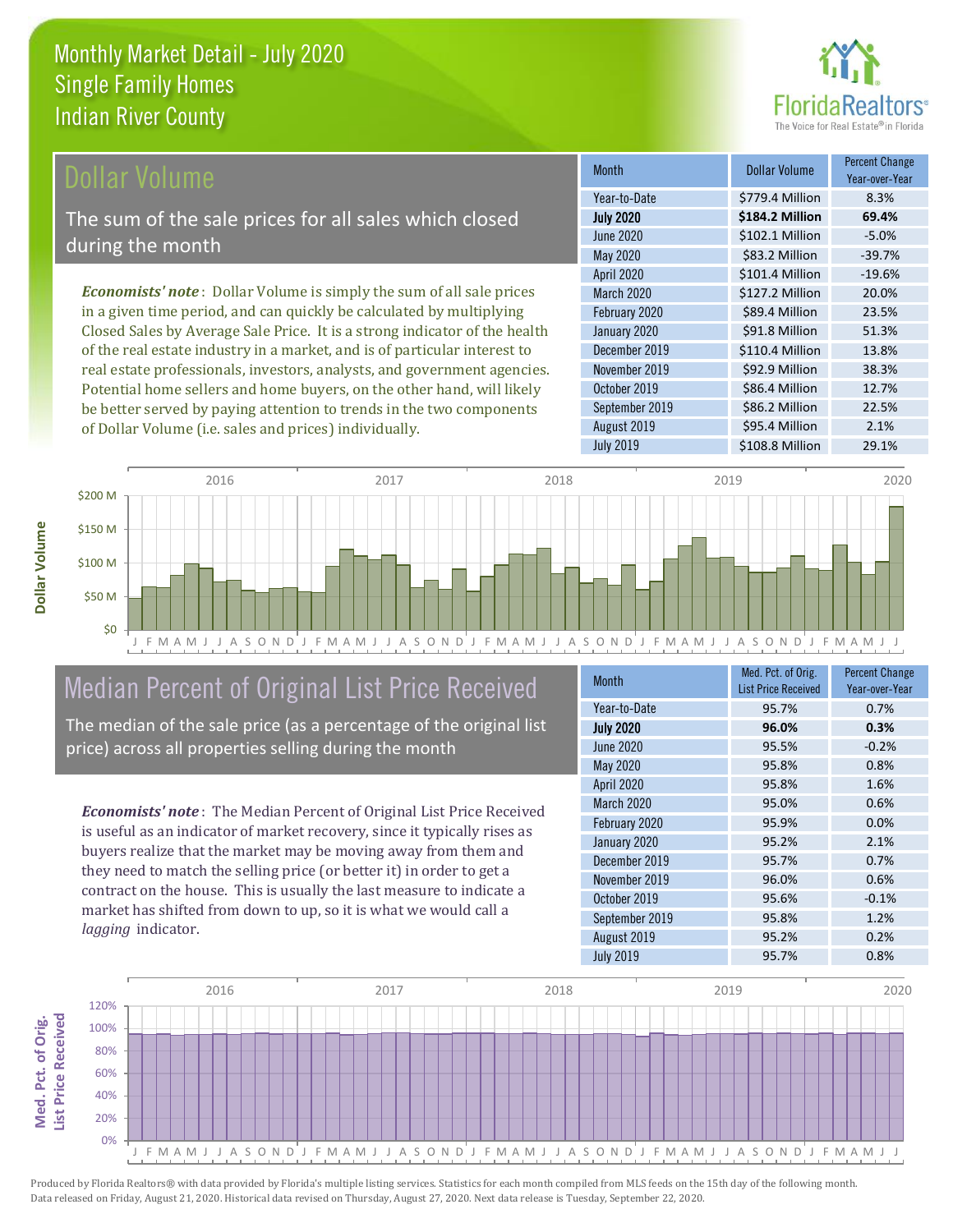

## **Median Time to Contract**

The median number of days between the listing date and contract date for all Closed Sales during the month

*Economists' note* : Like Time to Sale, Time to Contract is a measure of the length of the home selling process calculated for sales which closed during the month. The difference is that Time to Contract measures the number of days between the initial listing of a property and the signing of the contract which eventually led to the closing of the sale. When the gap between Median Time to Contract and Median Time to Sale grows, it is usually a sign of longer closing times and/or declining numbers of cash sales.

| Month             | Median Time to<br>Contract | <b>Percent Change</b><br>Year-over-Year |
|-------------------|----------------------------|-----------------------------------------|
| Year-to-Date      | 58 Days                    | $-4.9%$                                 |
| <b>July 2020</b>  | 73 Days                    | 9.0%                                    |
| <b>June 2020</b>  | 61 Days                    | 19.6%                                   |
| <b>May 2020</b>   | 42 Days                    | $-19.2%$                                |
| <b>April 2020</b> | 36 Days                    | $-39.0%$                                |
| March 2020        | 58 Days                    | $-3.3%$                                 |
| February 2020     | 59 Days                    | 0.0%                                    |
| January 2020      | 66 Days                    | $-17.5%$                                |
| December 2019     | 54 Days                    | 14.9%                                   |
| November 2019     | 52 Days                    | $-8.8%$                                 |
| October 2019      | 61 Days                    | 10.9%                                   |
| September 2019    | 59 Days                    | 13.5%                                   |
| August 2019       | 60 Days                    | $-14.3%$                                |
| <b>July 2019</b>  | 67 Days                    | 34.0%                                   |



## Median Time to Sale

**Median Time to Contract**

**Median Time to** 

The median number of days between the listing date and closing date for all Closed Sales during the month

*Economists' note* : Time to Sale is a measure of the length of the home selling process, calculated as the number of days between the initial listing of a property and the closing of the sale. *Median* Time to Sale is the amount of time the "middle" property selling this month was on the market. That is, 50% of homes selling this month took *less* time to sell, and 50% of homes took *more* time to sell. Median Time to Sale gives a more accurate picture than Average Time to Sale, which can be skewed upward by small numbers of properties taking an abnormally long time to sell.

| <b>Month</b>     | <b>Median Time to Sale</b> | <b>Percent Change</b><br>Year-over-Year |
|------------------|----------------------------|-----------------------------------------|
| Year-to-Date     | 102 Days                   | 1.0%                                    |
| <b>July 2020</b> | 119 Days                   | 11.2%                                   |
| <b>June 2020</b> | 103 Days                   | 7.3%                                    |
| <b>May 2020</b>  | 90 Days                    | $-5.3%$                                 |
| April 2020       | 89 Days                    | $-10.1%$                                |
| March 2020       | 104 Days                   | 5.1%                                    |
| February 2020    | 99 Days                    | 1.0%                                    |
| January 2020     | 105 Days                   | $-19.2%$                                |
| December 2019    | 98 Days                    | 5.4%                                    |
| November 2019    | 100 Days                   | 8.7%                                    |
| October 2019     | 102 Days                   | 13.3%                                   |
| September 2019   | 99 Days                    | 2.1%                                    |
| August 2019      | 98 Days                    | $-16.2%$                                |
| <b>July 2019</b> | 107 Days                   | 16.3%                                   |

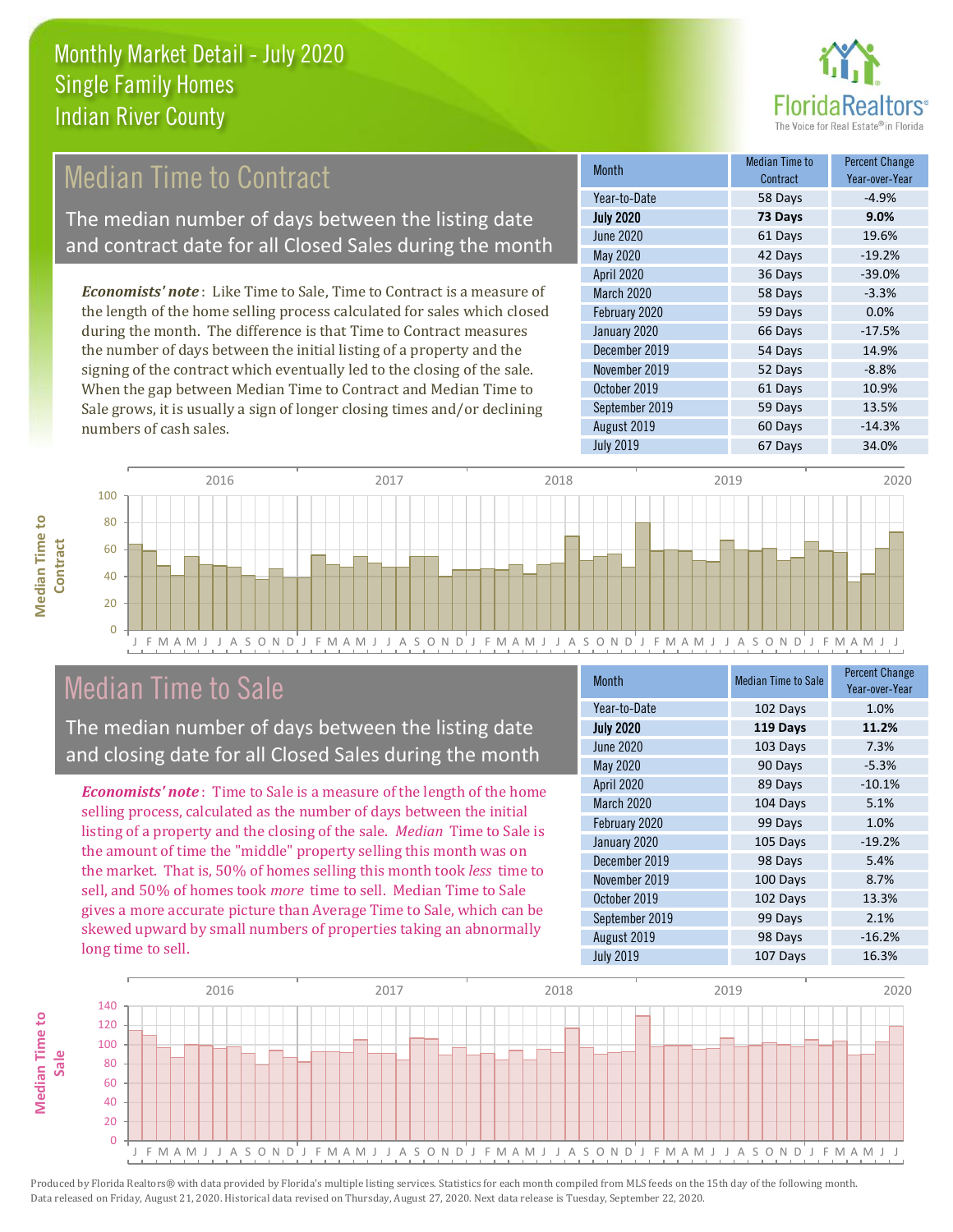distressed properties for sale.



| <b>New Pending Sales</b>                                                       | <b>Month</b>      | <b>New Pending Sales</b> | <b>Percent Change</b><br>Year-over-Year |
|--------------------------------------------------------------------------------|-------------------|--------------------------|-----------------------------------------|
|                                                                                | Year-to-Date      | 2,301                    | $-1.2%$                                 |
| The number of listed properties that went under                                | <b>July 2020</b>  | 377                      | 15.3%                                   |
| contract during the month                                                      | June 2020         | 403                      | 38.0%                                   |
|                                                                                | May 2020          | 386                      | $-1.0\%$                                |
|                                                                                | <b>April 2020</b> | 184                      | $-49.9%$                                |
| <b>Economists' note</b> : Because of the typical length of time it takes for a | <b>March 2020</b> | 277                      | $-22.8%$                                |
| sale to close, economists consider Pending Sales to be a decent                | February 2020     | 356                      | 18.7%                                   |
| indicator of potential future Closed Sales. It is important to bear in         | January 2020      | 318                      | 8.5%                                    |
| mind, however, that not all Pending Sales will be closed successfully.         | December 2019     | 213                      | 36.5%                                   |
| So, the effectiveness of Pending Sales as a future indicator of Closed         | November 2019     | 257                      | $-1.2%$                                 |
| Sales is susceptible to changes in market conditions such as the               | October 2019      | 310                      | 14.0%                                   |

J F M A M J J A S O N D J F M A M J J A S O N D J F M A M J J A S O N D J F M A M J J A S O N D J F M A M J J  $\overline{0}$ 100 200 300 400 500 2016 2017 2018 2019 2020

# New Listings

The number of properties put onto the market during the month

availability of financing for homebuyers and the inventory of

*Economists' note* : New Listings tend to rise in delayed response to increasing prices, so they are often seen as a lagging indicator of market health. As prices rise, potential sellers raise their estimations of value—and in the most recent cycle, rising prices have freed up many potential sellers who were previously underwater on their mortgages. Note that in our calculations, we take care to not include properties that were recently taken off the market and quickly relisted, since these are not really *new* listings.

| <b>Month</b>      | <b>New Listings</b> | <b>Percent Change</b><br>Year-over-Year |
|-------------------|---------------------|-----------------------------------------|
| Year-to-Date      | 2,654               | $-4.3%$                                 |
| <b>July 2020</b>  | 327                 | $-15.1%$                                |
| <b>June 2020</b>  | 368                 | 21.1%                                   |
| May 2020          | 518                 | 36.3%                                   |
| April 2020        | 298                 | $-24.6%$                                |
| <b>March 2020</b> | 350                 | $-16.1%$                                |
| February 2020     | 359                 | $-13.3%$                                |
| January 2020      | 434                 | $-9.4%$                                 |
| December 2019     | 248                 | $-6.4%$                                 |
| November 2019     | 372                 | 0.8%                                    |
| October 2019      | 402                 | $-9.9%$                                 |
| September 2019    | 264                 | $-15.1%$                                |
| August 2019       | 290                 | $-16.7%$                                |
| <b>July 2019</b>  | 385                 | 15.6%                                   |

September 2019 12.0% August 2019 **308** 0.3% July 2019 327 14.3%



Produced by Florida Realtors® with data provided by Florida's multiple listing services. Statistics for each month compiled from MLS feeds on the 15th day of the following month. Data released on Friday, August 21, 2020. Historical data revised on Thursday, August 27, 2020. Next data release is Tuesday, September 22, 2020.

**New Listings**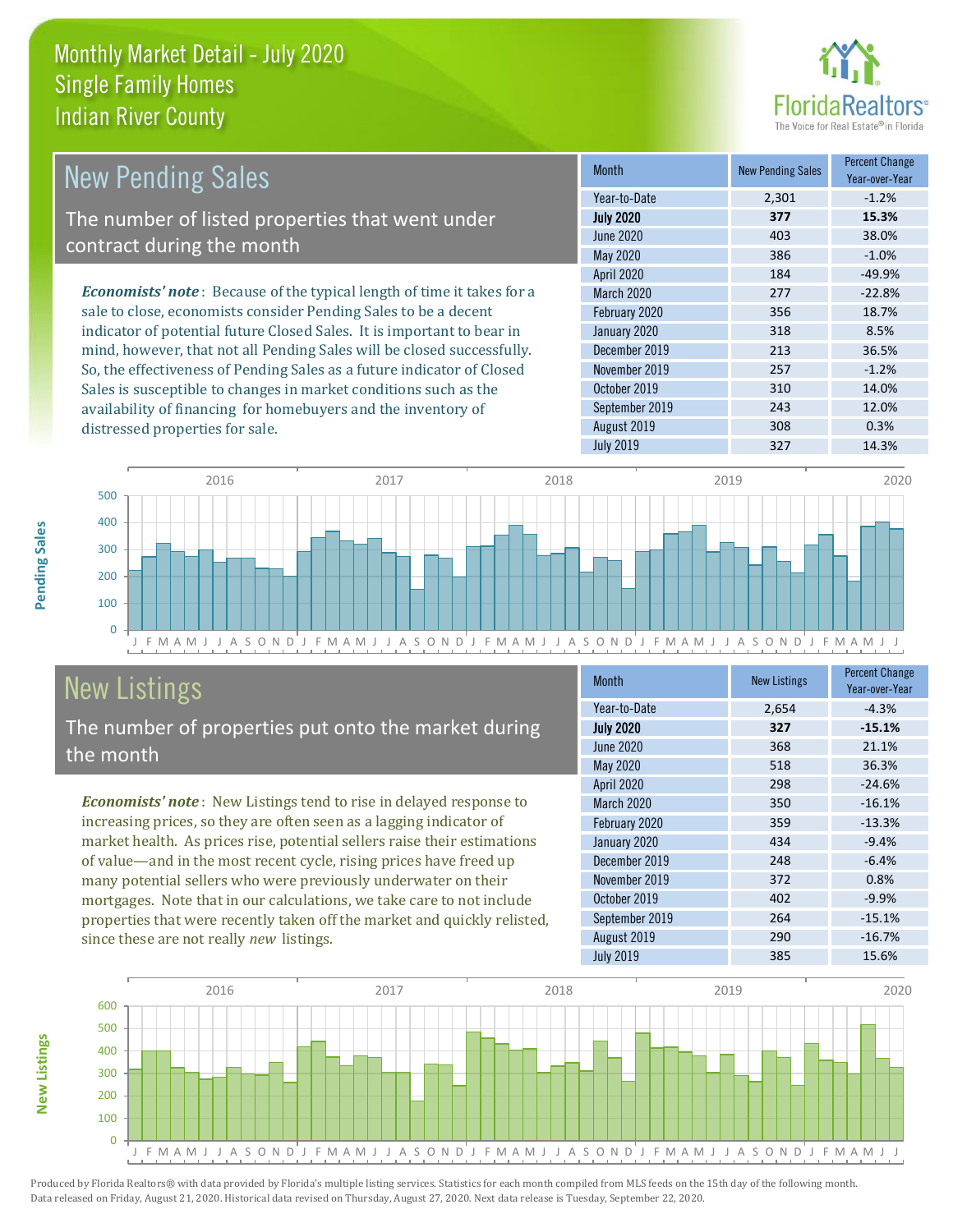

## Inventory (Active Listings)

The number of property listings active at the end of the month

*Economists' note* : There are a number of ways to define and calculate Inventory. Our method is to simply count the number of active listings on the last day of the month, and hold this number to compare with the same month the following year. Inventory rises when New Listings are outpacing the number of listings that go off-market (regardless of whether they actually sell). Likewise, it falls when New Listings aren't keeping up with the rate at which homes are going off-market.

| <b>Month</b>             | Inventory | <b>Percent Change</b><br>Year-over-Year |
|--------------------------|-----------|-----------------------------------------|
| <b>YTD (Monthly Avg)</b> | 1,333     | $-14.7%$                                |
| <b>July 2020</b>         | 1,052     | $-25.1%$                                |
| <b>June 2020</b>         | 1,151     | $-17.3%$                                |
| <b>May 2020</b>          | 1,468     | $-2.2%$                                 |
| <b>April 2020</b>        | 1,438     | $-9.5%$                                 |
| March 2020               | 1,436     | $-12.4%$                                |
| February 2020            | 1,383     | $-21.2%$                                |
| January 2020             | 1,405     | $-15.4%$                                |
| December 2019            | 1,409     | $-5.8%$                                 |
| November 2019            | 1,389     | $-6.4%$                                 |
| October 2019             | 1,376     | $-7.7%$                                 |
| September 2019           | 1,269     | $-4.7%$                                 |
| August 2019              | 1,318     | $-0.9%$                                 |
| <b>July 2019</b>         | 1,405     | 8.9%                                    |



## Months Supply of Inventory

An estimate of the number of months it will take to deplete the current Inventory given recent sales rates

*Economists' note* : MSI is a useful indicator of market conditions. The benchmark for a balanced market (favoring neither buyer nor seller) is 5.5 months of inventory. Anything higher is traditionally a buyers' market, and anything lower is a sellers' market. There is no single accepted way of calculating MSI. A common method is to divide current Inventory by the most recent month's Closed Sales count, but this count is a usually poor predictor of future Closed Sales due to seasonal cycles. To eliminate seasonal effects, we use the 12-month average of monthly Closed Sales instead.

| <b>Month</b>             | <b>Months Supply</b> | <b>Percent Change</b><br>Year-over-Year |
|--------------------------|----------------------|-----------------------------------------|
| <b>YTD (Monthly Avg)</b> | 5.0                  | $-15.3%$                                |
| <b>July 2020</b>         | 4.0                  | $-24.5%$                                |
| <b>June 2020</b>         | 4.4                  | $-17.0%$                                |
| May 2020                 | 5.5                  | $-3.5%$                                 |
| April 2020               | 5.2                  | $-13.3%$                                |
| March 2020               | 5.1                  | $-19.0%$                                |
| February 2020            | 4.9                  | $-26.9%$                                |
| January 2020             | 5.0                  | $-20.6%$                                |
| December 2019            | 5.1                  | $-8.9%$                                 |
| November 2019            | 5.0                  | $-10.7%$                                |
| October 2019             | 5.0                  | $-10.7%$                                |
| September 2019           | 4.7                  | $-6.0%$                                 |
| August 2019              | 4.9                  | $-2.0%$                                 |
| <b>July 2019</b>         | 5.3                  | 8.2%                                    |

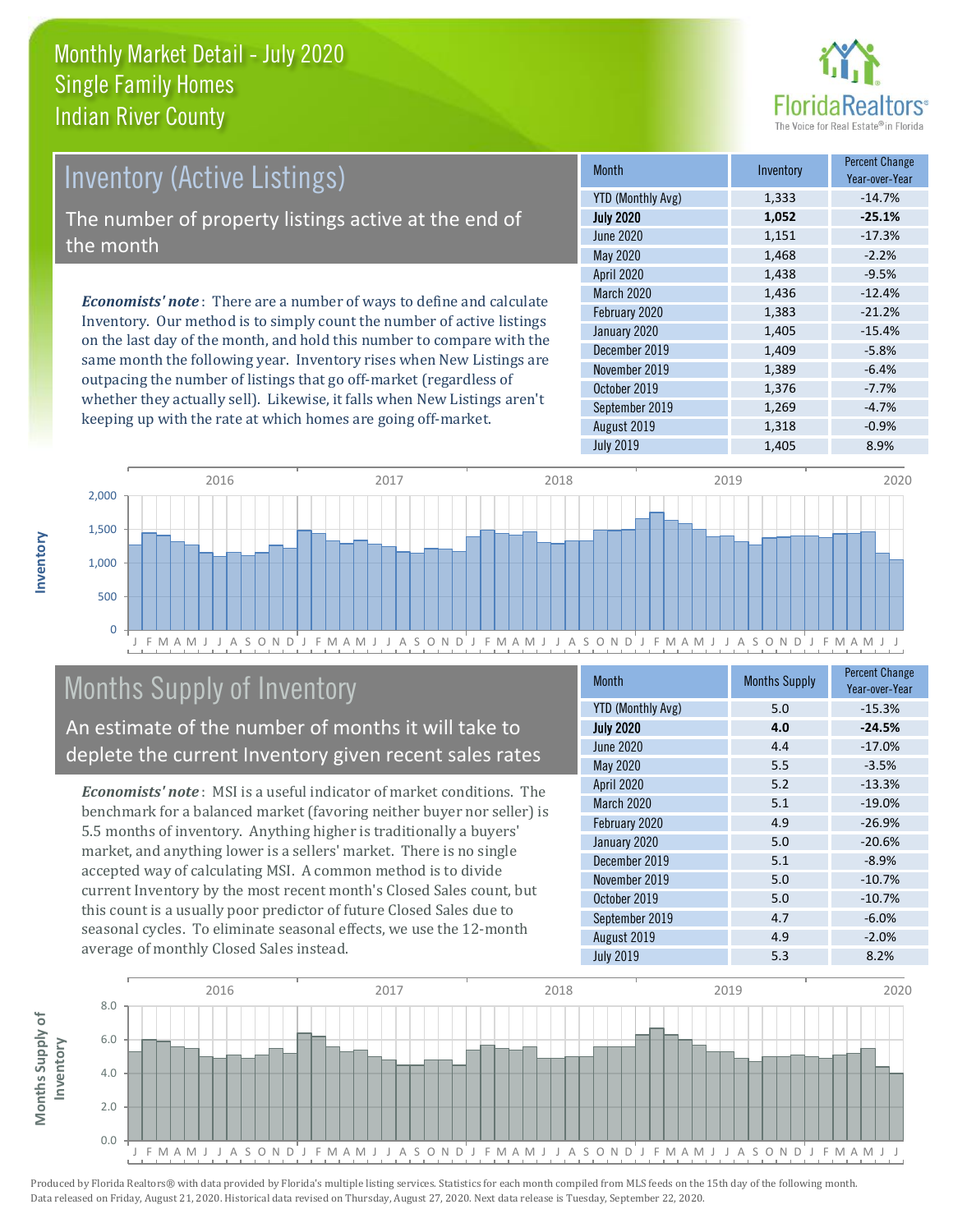

#### *Economists' note:* Closed Sales are one of the simplest—yet most important—indicators for the residential real estate market. When comparing Closed Sales across markets of different sizes, we recommend comparing the percent changes in sales rather than the number of sales. Closed Sales (and many other market metrics) are affected by seasonal cycles, so actual trends are more accurately represented by year-over-year changes (i.e. comparing a month's sales \$250,000 - \$299,999 51 27.5% \$300,000 - \$399,999 57 7.5% \$400,000 - \$599,999 39 8.3% \$600,000 - \$999,999 14 -30.0% \$150,000 - \$199,999 40 -36.5% \$200,000 - \$249,999 91 40.0%  $$100,000 - $149,999$  18 -28.0% Sale Price Closed Sales Percent Change Year-over-Year Less than \$50,000 1 1 0.0% \$50,000 - \$99,999 4 33.3% Closed Sales by Sale Price The number of sales transactions which closed during the month



## Median Time to Contract by Sale Price The median number of days between the listing date and contract date for all Closed Sales during the month

to the amount of sales in the same month in the previous year), rather

*Economists' note* : Like Time to Sale, Time to Contract is a measure of the length of the home selling process calculated for sales which closed during the month. The difference is that Time to Contract measures the number of days between the initial listing of a property and the signing of the contract which eventually led to the closing of the sale. When the gap between Median Time to Contract and Median Time to Sale grows, it is usually a sign of longer closing times and/or declining numbers of cash sales.

| <b>Sale Price</b>     | <b>Median Time to</b><br>Contract | <b>Percent Change</b><br>Year-over-Year |
|-----------------------|-----------------------------------|-----------------------------------------|
| Less than \$50,000    | 10 Days                           | $-87.7%$                                |
| $$50,000 - $99,999$   | 4 Days                            | $-92.9%$                                |
| $$100,000 - $149,999$ | 44 Days                           | $-4.3%$                                 |
| $$150,000 - $199,999$ | 71 Days                           | 10.9%                                   |
| \$200,000 - \$249,999 | 33 Days                           | $-57.1%$                                |
| \$250,000 - \$299,999 | 72 Days                           | 84.6%                                   |
| \$300,000 - \$399,999 | 62 Days                           | 6.9%                                    |
| \$400,000 - \$599,999 | 115 Days                          | 5.5%                                    |
| \$600,000 - \$999,999 | 160 Days                          | $-1.2%$                                 |
| \$1,000,000 or more   | 196 Days                          | 1.0%                                    |

\$1,000,000 or more 22 69.2%



Produced by Florida Realtors® with data provided by Florida's multiple listing services. Statistics for each month compiled from MLS feeds on the 15th day of the following month. Data released on Friday, August 21, 2020. Historical data revised on Thursday, August 27, 2020. Next data release is Tuesday, September 22, 2020.

**Median Time to Contract**

**Median Time to Contract**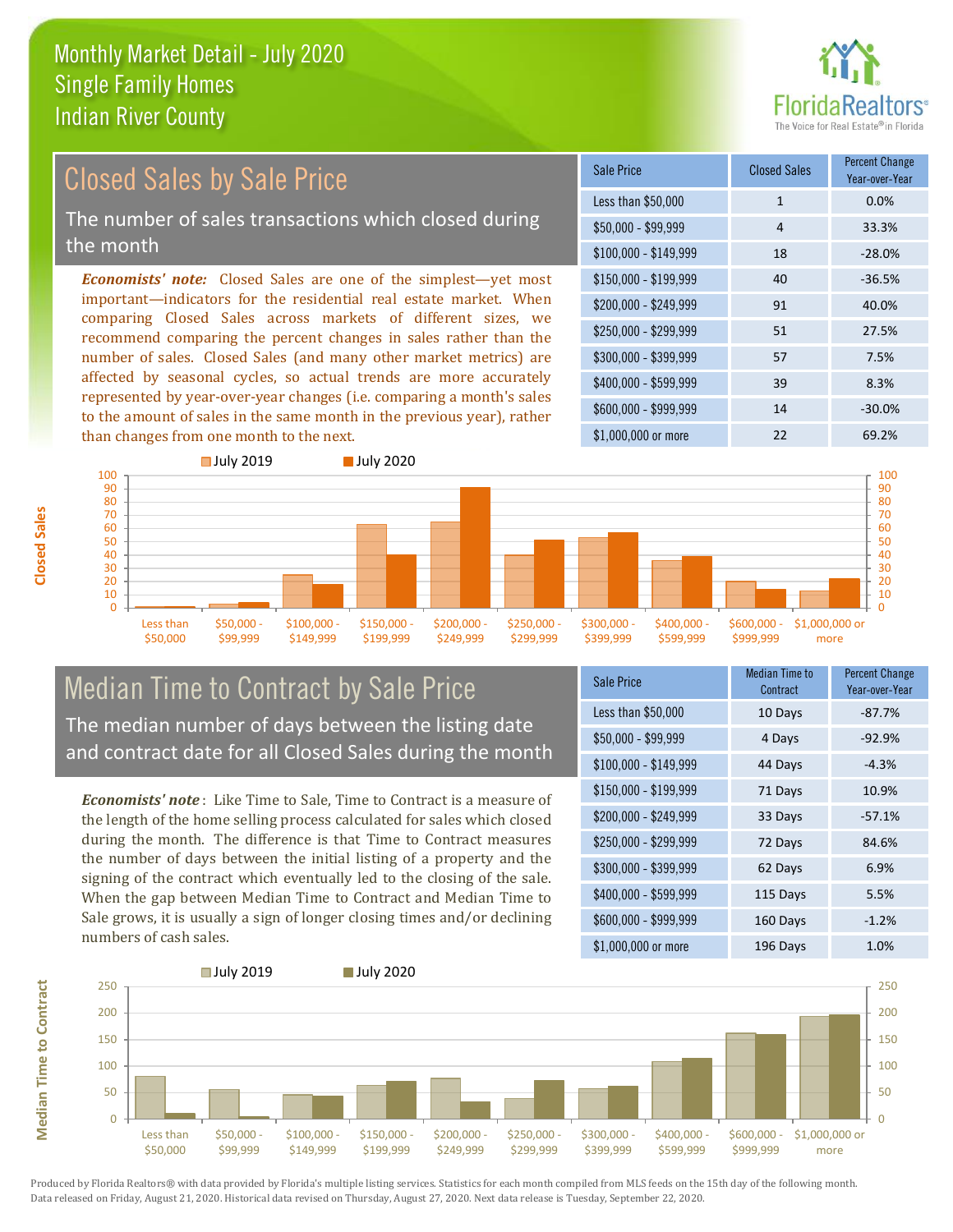

## New Listings by Initial Listing Price The number of properties put onto the market during

the month

*Economists' note:* New Listings tend to rise in delayed response to increasing prices, so they are often seen as a lagging indicator of market health. As prices rise, potential sellers raise their estimations of value—and in the most recent cycle, rising prices have freed up many potential sellers who were previously underwater on their mortgages. Note that in our calculations, we take care to not include properties that were recently taken off the market and quickly relisted, since these are not really *new* listings.

| <b>Initial Listing Price</b> | <b>New Listings</b> | <b>Percent Change</b><br>Year-over-Year |
|------------------------------|---------------------|-----------------------------------------|
| Less than \$50,000           | 0                   | N/A                                     |
| $$50,000 - $99,999$          | 4                   | $-20.0%$                                |
| $$100,000 - $149,999$        | 13                  | $-48.0%$                                |
| $$150,000 - $199,999$        | 47                  | $-6.0%$                                 |
| \$200,000 - \$249,999        | 59                  | $-30.6%$                                |
| \$250,000 - \$299,999        | 57                  | $-26.0%$                                |
| \$300,000 - \$399,999        | 60                  | $-6.3%$                                 |
| \$400,000 - \$599,999        | 36                  | 2.9%                                    |
| \$600,000 - \$999,999        | 23                  | $-8.0%$                                 |
| \$1,000,000 or more          | 28                  | 47.4%                                   |



## Inventory by Current Listing Price The number of property listings active at the end of the month

*Economists' note* : There are a number of ways to define and calculate Inventory. Our method is to simply count the number of active listings on the last day of the month, and hold this number to compare with the same month the following year. Inventory rises when New Listings are outpacing the number of listings that go off-market (regardless of whether they actually sell). Likewise, it falls when New Listings aren't keeping up with the rate at which homes are going off-market.

| <b>Current Listing Price</b> | Inventory    | <b>Percent Change</b><br>Year-over-Year |
|------------------------------|--------------|-----------------------------------------|
| Less than \$50,000           | $\mathbf{1}$ | N/A                                     |
| $$50,000 - $99,999$          | 5            | $-37.5%$                                |
| $$100,000 - $149,999$        | 20           | $-56.5%$                                |
| $$150,000 - $199,999$        | 78           | $-41.4%$                                |
| \$200,000 - \$249,999        | 113          | $-42.9%$                                |
| \$250,000 - \$299,999        | 150          | $-18.0%$                                |
| \$300,000 - \$399,999        | 170          | $-24.1%$                                |
| \$400,000 - \$599,999        | 166          | $-15.3%$                                |
| \$600,000 - \$999,999        | 135          | $-25.8%$                                |
| \$1,000,000 or more          | 214          | $-8.9%$                                 |



Produced by Florida Realtors® with data provided by Florida's multiple listing services. Statistics for each month compiled from MLS feeds on the 15th day of the following month. Data released on Friday, August 21, 2020. Historical data revised on Thursday, August 27, 2020. Next data release is Tuesday, September 22, 2020.

**Inventory**